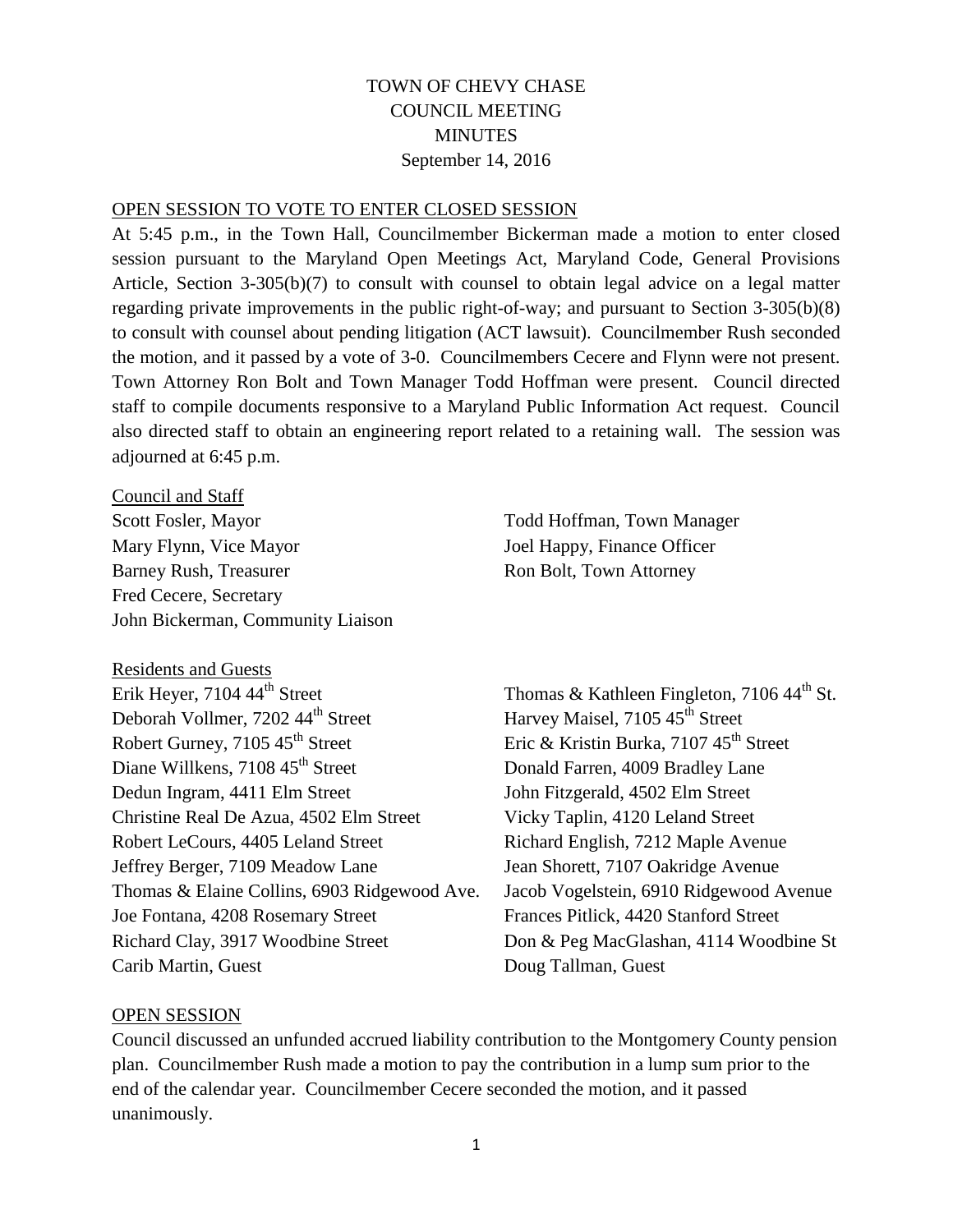## I. GENERAL BUSINESS

#### A. Pledge of Allegiance

Mayor Fosler led those in attendance in the Pledge of Allegiance.

#### B. Approval of Minutes of July 13, 2016 Council Meeting & Executive Session

Councilmember Cecere made a motion to approve the minutes of the July 13 Council meeting and Executive Session. Mayor Fosler seconded the motion, and it passed by a vote of 4- 0-1, with Councilmember Bickerman abstaining.

#### C. Approval of July 2016 and August 2016 Financial Reports

Councilmember Rush discussed the July and August 2016 financial reports. Councilmember Rush made a motion to accept the reports. Councilmember Cecere seconded the motion, and it passed unanimously.

#### D. Town Manager's Report

Town Manager Todd Hoffman reported on the initiatives undertaken by staff over the past month.

#### II. PUBLIC COMMENTS

Richard Clay, 3917 Woodbine Street, commented on issues related to WSSC's water bills. He also inquired about the restriping of Town speed humps and about mosquito control in the Town.

Donald Farren, 4009 Bradley Lane, commented on a court ruling regarding a Maryland Public Information Act request and its implications for the Town.

Deborah Vollmer, 7202 44<sup>th</sup> Street, expressed her opposition to the spraying of pesticides in Town.

Christine Real De Azua, 4502 Elm Street, commented on Town efforts regarding the Purple Line project.

#### III. COUNCIL DISCUSSIONS

#### A. Bethesda Downtown Plan and Subdivision Staging Policy

Council discussed issues and efforts related to the Bethesda Downtown Plan and Montgomery County's Subdivision Staging Policy.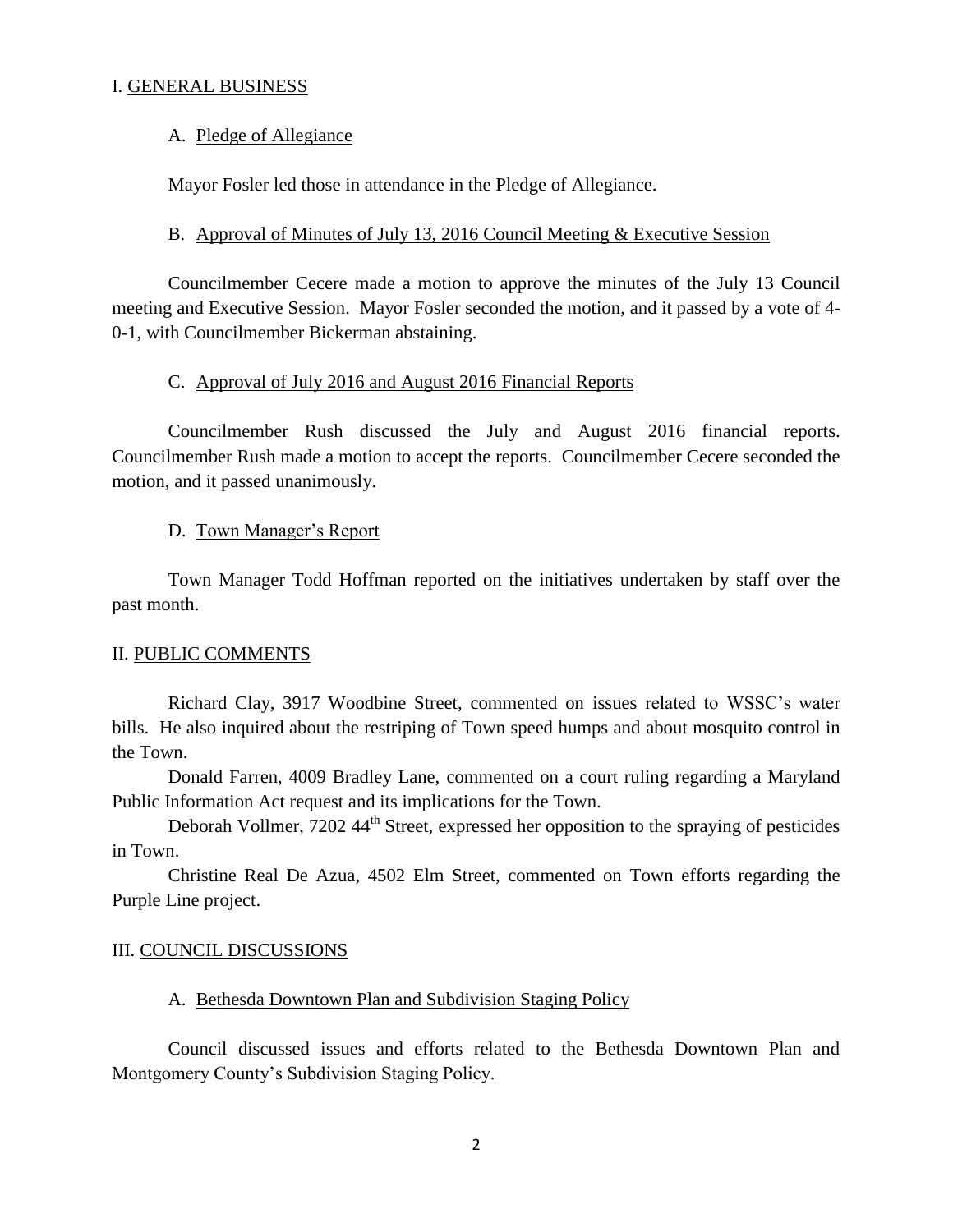## B. Purple Line Mitigation

Council discussed issues and efforts related to Purple Line mitigation and reviewed two letters to be submitted to the Maryland Department of Transportation and the Maryland Transit Administration.

Councilmember Bickerman made a motion to amend the letter to Messrs. Pete Rahn and Charles Lattuca to 1) make specific reference to a recent court decision regarding the Purple Line and how it would affect the project's construction schedule, and 2) request the results of the soil boring analyses performed on the Georgetown Branch Trail. Councilmember Rush seconded the motion, and it failed by a vote of 1-4, with Mayor Fosler and Councilmembers Flynn, Rush and Cecere opposed.

Councilmember Bickerman made a motion to amend the letter to Messrs. Pete Rahn and Charles Lattuca to remove the reference to the Lynn Drive underpass and to add a reference to safe crossing alternatives. The motion failed for a lack of a second.

Councilmember Cecere made a motion to send both letters as presented. Mayor Fosler seconded the motion. Councilmember Bickerman moved to amend the motion to request that the letters include a request for the soil boring analyses. Councilmember Rush seconded the motion to amend. The amendment failed by a vote of 1-4, with Mayor Fosler and Councilmembers Flynn, Rush and Cecere opposed. The original motion was called and passed by a vote of 4-0-1, with Councilmember Bickerman abstaining.

### C. Stormwater Management and Erosion and Sediment Control Ordinance

Council heard and discussed a Land Use Committee status update on a proposed Stormwater Management and Erosion and Sediment Control Ordinance.

## III. VARIANCE HEARINGS

#### A. Variance Request, 6910 Ridgewood Avenue, Front Yard Setback

Town Manager Todd Hoffman reported that Jacob and Rachel Vogelstein, 6910 Ridgewood Avenue, were requesting a variance to construct a new covered front porch.

The applicants and their architect described the plan and the need for the variance.

There was no one present who wanted to comment.

Council discussed the request.

Councilmember Flynn made a motion to approve the variance. Councilmember Rush seconded the motion, and it passed unanimously.

# B. Variance Request, 7105 45<sup>th</sup> Street, Rear Yard Setback

Town Manager Todd Hoffman reported that Harvey Maisel and Andrea Boyarsky-Maisel,  $7105.45<sup>th</sup>$  Street, were requesting consideration by the Council to modify a condition of a previously approved variance.